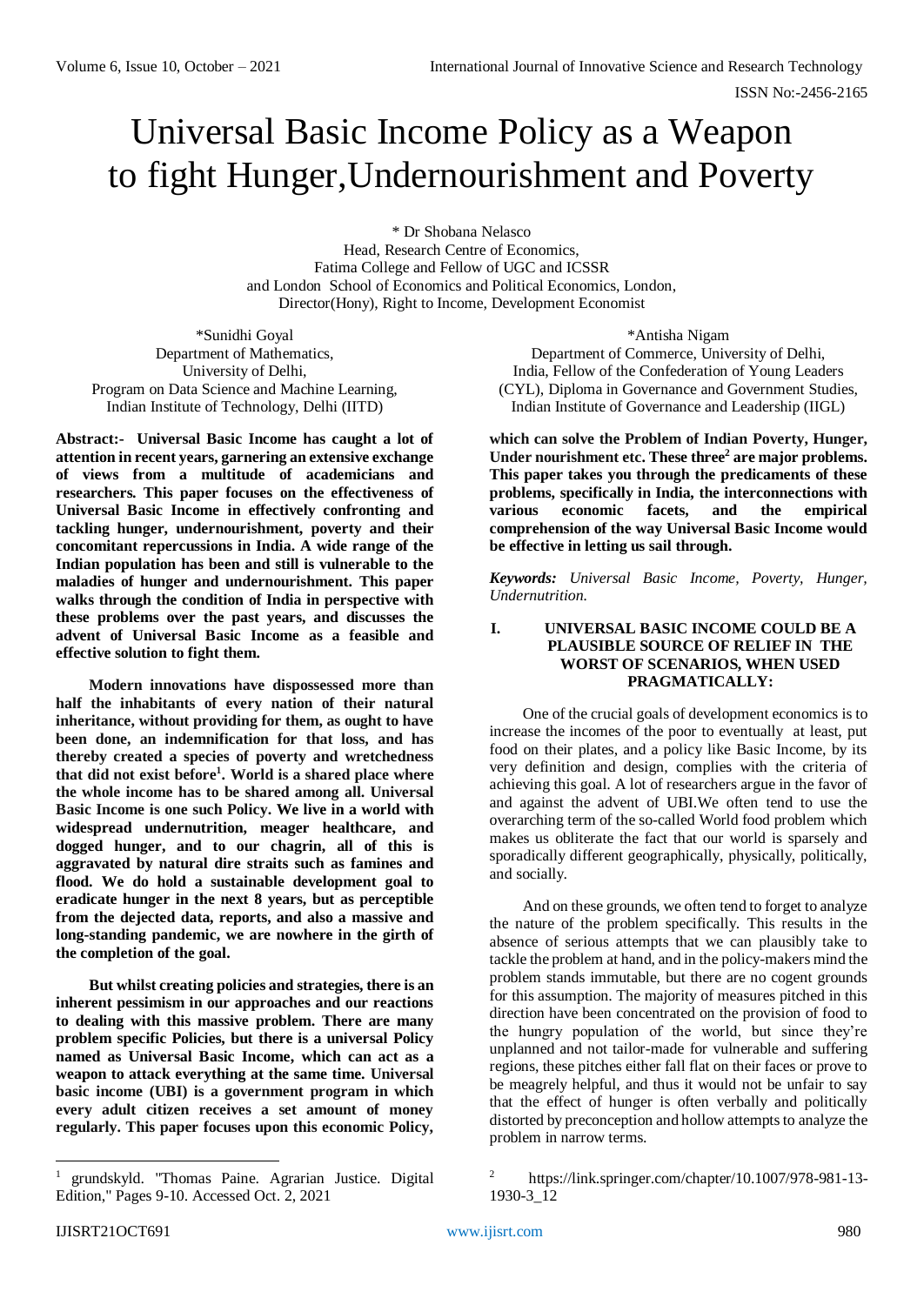Banerjee, Niehaus and Suri (2019), assert that, "Asking whether the effects are good or bad amounts to asking whether we should be trying to raise the incomes of the poor in the first place.", but also put an alarm for the pragmatic use of the income apprising, "Even if basic income is the best solution for some people, it is not obvious that it is universally best. A targeted basic income could be a better use of scarce resources. This in turn depends on the effectiveness of targeting". However, targeting within the domain of the same state, could be an invitation to exacerbate other problems. In one geographical state of action, Universal Basic Income should be administered uniformly. Situations for different countries are different at all points in time. They are bound to be different for countries with different geographical, geopolitical, and financial situations. For example, the case for a developed nation should be different from the case of a developing nation, Hoynes and Rothstein(2019) talk about the case for developed nations.

In the worst of situations if people were handed over a cash transfer, at a time where they can not bank upon any other source such as a famine. To further explain, let's look at the two contrasts which paint a vivid picture.

India has been widely praised and reasonably so for being able to prevent any famine since its independence. The last famine to occur was the Bengal Famine that occurred in 1943, and India has been acclaimed for bouncing back from it rapidly. However, let's put this picture alongside the situation of China, which went through a massive famine from 1958 to 1961. The famine resulted in the death of around 25 to 30 million people. But still, the nutritional achievement in China was much higher than that in India and has been a perpetuated trend since then. While more people died in China during famine than the recorded toll of any famine in India, the mortality rate in India is much higher than that of China. And this mortality cannot be attributed to the nutritional quality of healthcare. This is normal mortality, unaffected by the aforesaid factors. The increase in the number of normal deaths was so enormous, it surpassed the number of people who died during the great famine in China in a matter of a few years. This India-China contrast limits the fact that at different points in time, there are different problems that different regions need to tackle, which in turn largely depends on the region's geographical, political, fiscal, and social position. This contrast also shows us the impact of hunger and the facets associated with it in two forms mortality and nutrition.

Let us go through another side of the world now. Back in 1991, the median age of death in India was around 37 years. While that in China was around 67 years. But in some countries of Sub-Saharan Africa, it was well below and equivalent to 3 years of age. These statistics limn a story that demonstrates a very strong record of India vis-a-vis Africa. The plausible reasons might have been the frequent famines and calamities in Africa, while India did not have any, and the premature mortality situation ultimately boils down to the facets of hunger, illness, lack of healthcare, and undernutrition. But the prevalence of undernourishment in these two regions tells us a different story altogether. At that time, in Africa, 20 to 40 percent of children were chronically undernourished, while in India, as much as 40 to 60 percent of the children were chronically undernourished. That is, more than half of the population of Indian children was undernourished, but it was Africa that was war-torn and famine struck at that time, not India. And of course, in population figures and not absolute terms, this picture seems to be a little worse. The correlation and paradox has been vastly explored by Klasen (2008)<sup>3</sup>.

Hence, there is no "world food problem", the problems vary regionally in their forms, antecedents, and repercussions and need solutions targeted at solving them per their characteristics.<sup>4</sup> But all things said, if in both these scenarios, if the government had used a policy such as Universal Basic Income, the mortality in China, the premature deaths in Africa and the undernutrition in India, could have all been solved, as all of them would have been enabled to buy food and ingredients in order to avert the long-standing maladies, and living conditions could have been improved. This is how UBI can prove to be a single measure to solve a wide range of problems associated with poverty and hunger.

## **II. UBI Feed the Hungry (A look into Global Hunger Index (GHI))**

There are various interconnections we have to look at before reaching the terminal of hunger. A wide range of gaps are extant which ultimately lead to hunger and desolation. For instance, there is an inherent interconnection between income and consumption. This is the most rudimentary link we can establish in order to understand poverty and hunger, and more so, in order to propagate an effective solution to handle the problem at hand. Hunger is predominantly a problem of the poor population, who resultantly, do not have access to adequate nutrition and are in turn deprived of proper healthcare facilities. In this scenario, a modicum of cash at hand in the form of UBI for this population can prove to be life saving. However, in order to completely understand the problem and the solution, it is imperative to not only look at the problem of hunger, poverty, and their repercussions but also the long-existing gaps in the extant and functional policy framework that lead to causal processes and serious losses in effective income, which are eliminated by the very design of universal basic income and the many ways of funding which have been pondered upon by researchers and academicians around the world. See, e.g., Banerjee & Duflo 2005<sup>5</sup> , Jeong

<sup>5</sup>Banerjee A, Breza E, Duflo E, Kinnan C. 2017a. *Do credit constraints limit entrepreneurship? Heterogeneity in the returns to microfinance*. Unpublished manuscript, Harvard Univ., Cambridge, MA

<sup>3</sup> Klasen, S. Poverty, undernutrition, and child mortality: Some inter-regional puzzles and their implications for research and policy. *J Econ Inequal* 6, 89–115 (2008). https://doi.org/10.1007/s10888-007-9056-x

<sup>4</sup> Source of Case Studies : Sen, Amartya, *Hunger in the Contemporary World,* 2009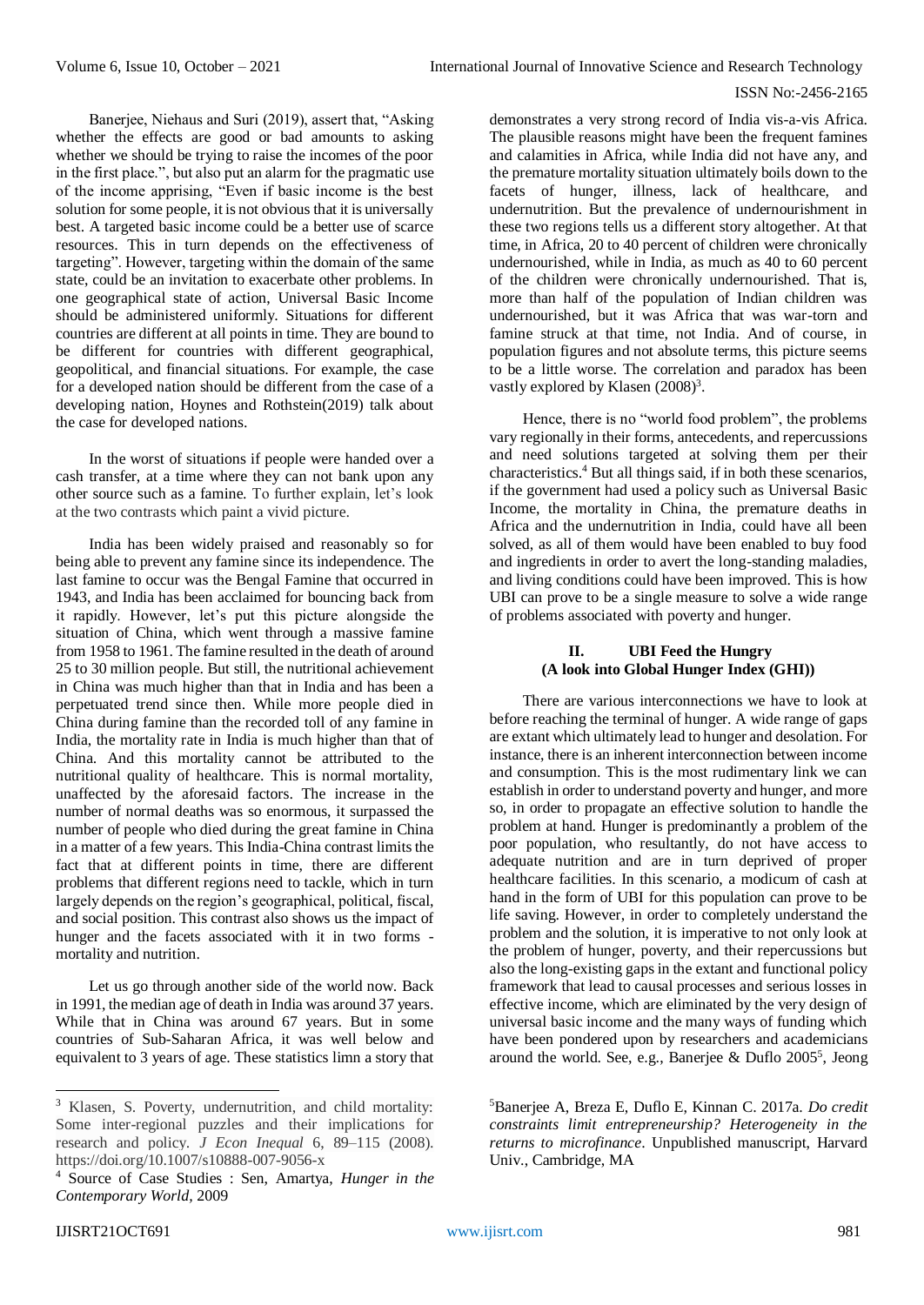& Townsend 2007<sup>6</sup> , Alfaro et al. 2008<sup>7</sup> , Bartelsman et al. 2008<sup>8</sup>, Buera et al. 2011<sup>9</sup>, Restuccia & Rogerson 2008<sup>10</sup>, Hsieh & Klenow  $2009^{11}$ .

To further study hunger and its purview, the WHO and International Food Policy Research Institute (IFPRI) devised the Global Hunger Index (GHI) to measure malnutrition across countries. The GHI combines three equally weighted indicators:

- the proportion of the undernourished as a percentage of the population as compiled by the FAO. Undernourishment indicates the calorie consumption of fewer than 1,800 a day, which is thought to represent the minimum calorie requirement that most people need to live a healthy and productive life (FAO, 2011);
- the prevalence of underweight children under the age of five as estimated by the WHO;
- the mortality rate of children under the age of five as collected by UNICEF. Since GHI's calculation involves three equally-weighted indicators, it is a more comprehensive measure of undernutrition (Weismann, 2006). Besides, the GHI reflects the nutritional status of children under the age of five.

Let's have a closer look at the condition of India, from the lens of Hunger and The Global Hunger Index.



Source: Global Hunger Index 2021

As is visible from the data, India has seen a steady decline in the prevalence of stunting in children under 5 years. Although this data helps us fetch insights in absolute terms, we can still consider it to be a good sign as there has been a decline in this repercussion as a ratio of the population. At the same time, we see a plateau result when considering wasting in children under 5 years. <sup>12</sup> Furthermore, the data also depicts a scanty decrease in the percentage of the population which is undernourished. But given that this percentage has to be applied on a rapidly increasing population, we see a huge increase in the number of people who suffer undernutrition.

<sup>12</sup> **Stunting -** Stunting refers to a child who is too short for his or her age. These children can suffer severe irreversible physical and cognitive damage that accompanies stunted growth. The devastating effects of stunting can last a lifetime and even affect the next generation.

**Wasting -** Wasting refers to a child who is too thin for his or her height. Wasting is the result of recent rapid weight loss or the failure to gain weight. A child who is moderately or severely wasted has an increased risk of death, but treatment is possible.

UNICEF/WHO/World Bank Group – Joint Child Malnutrition Estimates 2018 edition attested that In 2017, more than half of all stunted children under 5 lived in Asia and more than one third lived in Africa. Furthermore, more than two thirds of all wasted children under 5 lived in Asia and more than one quarter lived in Africa.

<sup>6</sup> Jeong H, Townsend R. 2007. Sources of TFP growth: occupational choice and financial deepening. *Econ. Theory*  32:179–221

<sup>7</sup> Alfaro L, Charlton A, Kanczuk F. 2008. *Plant-size distribution and cross-country income differences*. NBER Work. Pap. 14060

<sup>8</sup> Bartelsman E, Haltiwanger J, Scarpetta S. 2008. Cross country differences in productivity: the role of allocative efficiency. *Am. Econ. Rev.* 103(1):305–31

<sup>9</sup> Buera F, Kaboski JP, Shin Y. 2011. Finance and development: a tale of two sectors. *Am. Econ. Rev.*  101(5):1964–2002

<sup>10</sup> Restuccia D, Rogerson R. 2008. Policy distortions and aggregate productivity with heterogeneous establishments. *Rev. Econ. Dyn.* 11:707–20

<sup>11</sup>Hsieh CT, Klenow PJ. 2009. Misallocation and manufacturing TFP in China and India. *Q. J. Econ.*  124:1403–48Hsieh CT, Klenow PJ. 2014. The life cycle of plants in India and Mexico. *Q. J. Econ.* 129:1035–84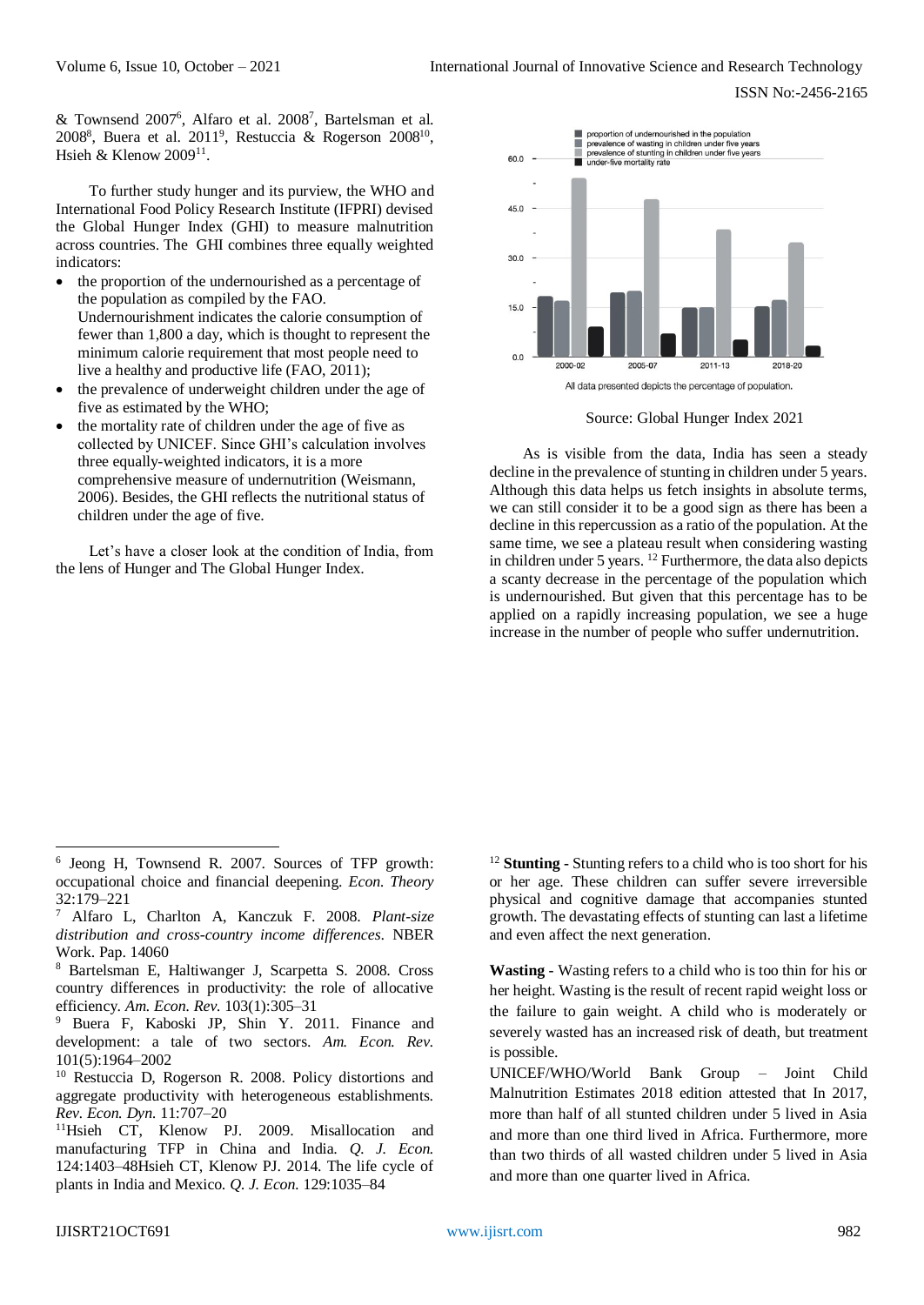

The Global Hunger Index report for the year 2021, was out in October 2021, and it ranked India 101st out of the 116 countries which had sufficient data to be considered for the ranking list. Although the infographic shows that there has been a slight decrease in the score, and India still has serious levels of poverty, it is important to discern that the previous year India was ranked 94. All it indicates is that the other nations were able to perform better in the direction of eradicating poverty. And India's condition can be plausibly attributed to the massive negative impact of the pandemic and India's huge population. But all things said, we need to focus on finding a measure to further alleviate the problem efficiently.

#### **III. UNIVERSAL BASIC INCOME NOURISHES THE UNDERNOURISHED INDIANS**

[Gustavo Anríquez, Silvio Daidone, Erdgin Mane](https://www.sciencedirect.com/science/article/abs/pii/S0306919212000140#!)<sup>13</sup> in their paper on 'Rising food prices and undernourishment: A cross-country inquiry' speaks about the rising prices which makes it costly for poorer people to consider basic food as a luxury.

A myriad of past famines and natural calamities have culminated in high inflation in the economic panorama. The groups which were the most vulnerable in terms of financial stability throughout the regions of impact are the ones that have had to suffer the most. For instance, the most recent famine of India - the Bengal Famine of India in 1943 is considered as a boom famine, in which nearly 2 to 3 million people were coerced to lose out on their lives due to lack of food entitlement and it was highly inflation driven. Therefore, prevention of severe, uneven inflation is another vital factor while cogent formulation of a policy that innately confronts hunger, food insecurity, and poverty, and UBI can be

functional and impactful enough to tackle the problem. The advent of a modicum of cash at disposal of an undernourished part of the population would mean access to convalescent, immunity boosting food and hygiene, due to a cash-transfer that can be prerogatively used for sustaining and having access to basic food acquisition and healthcare opportunities.

Over the years, there has been a spatial difference in the trends of food consumption in India, which are further extensively studied by Ray and Sinha  $(2019)^{14}$ , where they explore the interconnection between various economic facets complicit in an exacerbated situation. Here we look at the condition of prevalence of undernourishment in India over the course of the last 20 years with the help of the data retrieved from the data centre of the World Bank.

**Prevalence of Undernourishment** India



**Years (From 2001 to 2018)** 

In an attempt to analyze the data of India about the prevalence of undernourishment in the country from 2001 to 2018, we came across the fact that prevalence is on the decline by nearly 0.452% annually. For the trend analysis, the equation we found for the data was  $-0.452 \times x + 21.2$ . Although all of this might sound relieving, when extrapolated to reality and the multiple other challenges faced by the nation, it is also true that India ranked 101st among 116 nations in the Global Hunger Index 2021 and is in the ''serious'' hunger category with experts blaming poor implementation processes, lack of effective monitoring, siloed approach in tackling malnutrition and poor performance by large states behind the low ranking.<sup>15</sup>According to reports related to the global hunger index, it's estimated that 14% of the population of India is undernourished.

Undernutrition among children under five year is a significant public health problem in India. The present study was carried out to assess trends in nutritional status, nutrients, and food intake among children under five year over two time periods. It was a community-based cross-sectional study, carried out in tribal areas of India. A total of 14,587 children,

<sup>15</sup> Press Trust of India October 17, 2020

<sup>13</sup> [GustavoAnríquez,SilvioDaidone, Erdgin Mane,](https://www.sciencedirect.com/science/article/abs/pii/S0306919212000140#!)Rising food prices and undernourishment: A cross-country inquiry, Science Direct, [Volume 38,](https://www.sciencedirect.com/science/journal/03069192/38/supp/C) February 2013, Pages 190-202, https://www.sciencedirect.com/science/article/abs/pii/S0306 919212000140

<sup>14</sup> Ray R., Sinha K. (2019) Food Consumption, Calorie Intake and Undernourishment in India: The Recent Evidence on

Role of Welfare Schemes. In: Batabyal A., Higano Y., Nijkamp P. (eds) Disease, Human Health, and Regional Growth and Development in Asia. New Frontiers in Regional Science: Asian Perspectives, vol 38. Springer, Singapore. https://doi.org/10.1007/978-981-13-6268-2\_2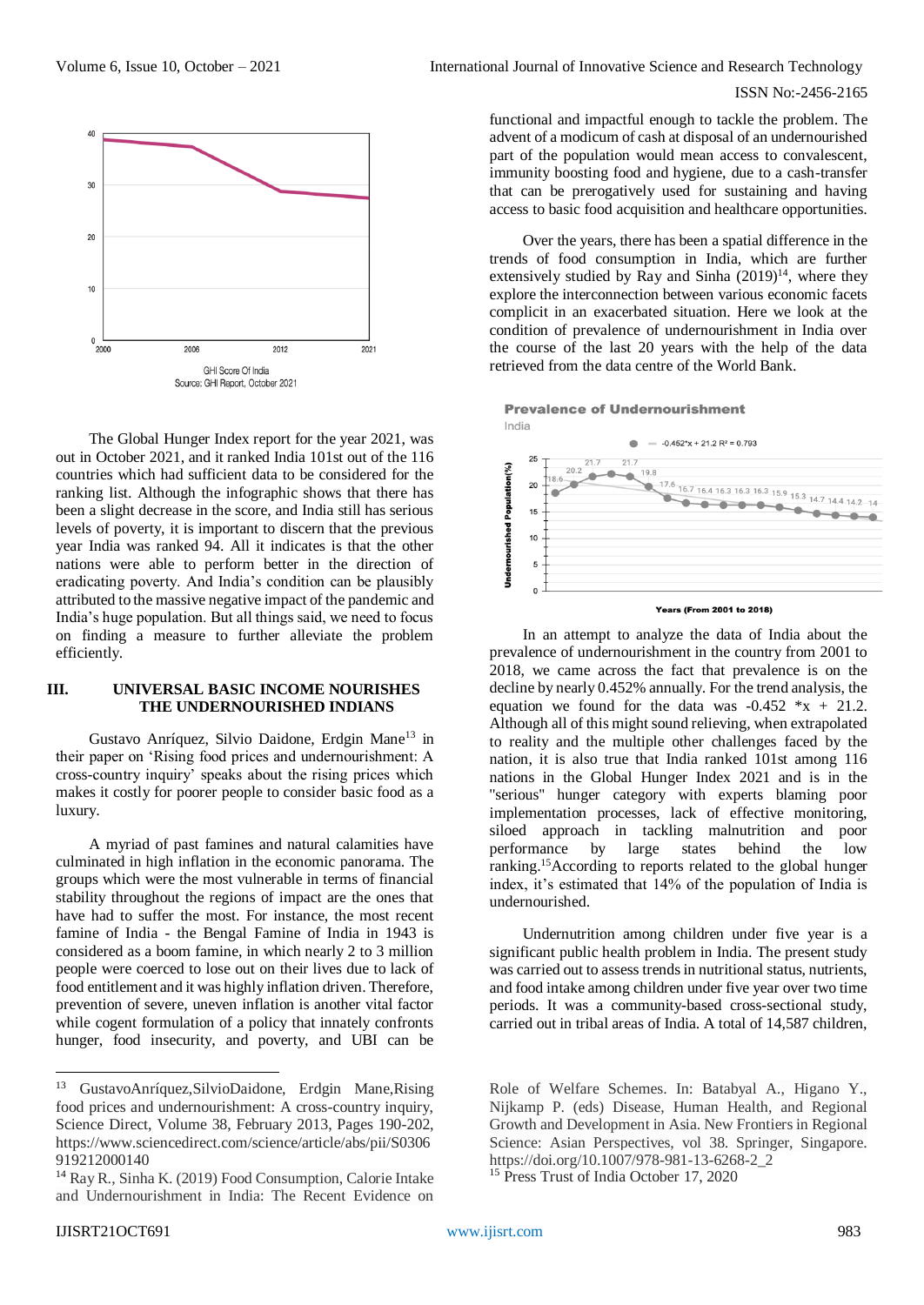0-5 years old were covered for nutritional assessment in terms of underweight, stunting, and wasting.<sup>16</sup>

According to the World Health Organization, the nutritional status of women of reproductive age is important, as it does affect their own health and moreover is proliferated and passed onto future generations. More than one-third of Indian women in the reproductive age group are in a state of chronic nutritional deficiency during the preconception period leading to poor health and likely resulting in low birth weight babies. This study was aimed to assess the food insecurity and nutritional status of preconception women in a rural population of north Karnataka.<sup>17</sup>

## **IV. UNIVERSAL BASIC INCOME AS A MEDICINE FOR POVERTY**

As mentioned above, food is often a luxury for a certain sect of the world population. However, in a more pragmatic manner, money and in turn, food can be acquired through trading and exchange. It is really important to emphatically realize the cogency of demand in order to alleviate the fear of inflation and inability to procure food. If people are going to have money at hand or in their bank accounts by a direct cash transfer policy by the government in form of UBI , they will have the power to buy and sell, that is, trade, and also have profitable small businesses of their own, which can systematically save them from hunger and the maladies that accompany poverty. This eventually opens the door to a myriad of possibilities like the money hence acquired can be used for agriculture, farming and agro-based trading, especially in a country like India, where farmers are financially indebted and often resort to suicide due to lack of funds. The provision of Universal Basic Income will hence alleviate poverty giving them a social safety net that they can resort to, in times of dire need. Docile mothers and oppressed women can have access to healthcare and well-being opportunities when they're deprived of them in the current scenario.

Universal Basic Income is an important tool $18$  to remove poverty from India**.** UN Statement, June 1998 – signed by the heads of all UN agencies says that "Fundamentally, poverty is a denial of choices and opportunities, a violation of human dignity. It means a lack of basic capacity to participate effectively in society. It means not having enough to feed and clothe a family, not having a school or clinic to go to, not having the land on which to grow one's food or a job to earn one's living, not having access to credit. It means insecurity, powerlessness and exclusion of individuals, households and communities. It means susceptibility to violence, and it often implies living in marginal or fragile environments, without

access to clean water or sanitation". The World Bank defines poverty in absolute terms. The bank defines *[extreme poverty](https://en.wikipedia.org/wiki/Extreme_poverty)* as living on less than US\$1.90 per day and *moderate poverty* as less than \$3.10 a day. It has been estimated that in 2008, 1.4 billion people had consumption levels below US\$1.25 a day and 2.7 billion lived on less than \$2 a day. According to the United Nations, "Fundamentally, poverty is the inability of having choices and opportunities, a violation of human dignity. It means a lack of basic capacity to participate effectively in society. It means not having enough to feed and clothe a family, not having a school or clinic to go to or not having the land on which to grow one's food or a job to earn one's living, not having access to credit. It means insecurity, powerlessness, and exclusion of individuals, households, and communities. It means susceptibility to violence, and it often implies living in marginal or fragile environments, without access to clean water or sanitation". The House of Commons Scottish Affairs Committee<sup>19</sup> asserted that, "There are basically three current definitions of poverty in common usage: absolute poverty, relative poverty, and social exclusion.

There is an effective index of measuring poverty, the Multidimensional Poverty Index. The MPI captures distinct and broader aspects of poverty. The percentage of people living in poverty according to the MPI is higher than the percentage living on less than US \$2 a day in 43 countries and lower than those living on less than US \$1.25 a day in 25 countries. In some countries, the difference between MPI poverty and income poverty is particularly marked.

Let's have a look at how UBI will be able to effectively confront substandard and abominable living conditions in India.

## **V. UBI AND MULTIDIMENSIONAL POVERTY IN INDIA**

According to the UNHDR $^{20}$  report, in India, the multidimensional poverty index is 0.123. The headcount of the population living in multidimensional poverty(%) is 27.9. The number of multidimensionally poor people (as of 2018), came out to be 377,492 thousand people. And it also confirmed that 8.8% of the population is living under severe multidimensional poverty. And that 19.3 % of the population is vulnerable to multidimensional poverty. The population that contributes to overall multidimensional poverty is 31.9 % in the health dimension, 23.4 % in the education dimension and 44.8 percent in the standard of living dimension.

<sup>-</sup><sup>16</sup> Asia Pacific Journal of Clinical Nutrition, Vol. 21, No. 4, 2012: 568-576 [Indrapal Ishwarji Meshram;](https://search.informit.org/doi/10.3316/INFORMIT.806051945397823%23) [Nimmathota](https://search.informit.org/doi/10.3316/INFORMIT.806051945397823%23)  [Arlappa; Nagalla Balakrishna; Kodavanti Mallikharjuna Rao;](https://search.informit.org/doi/10.3316/INFORMIT.806051945397823%23) [Avula Laxmaiah; Ginnela Nag Veera Brahmam](https://search.informit.org/doi/10.3316/INFORMIT.806051945397823%23)

<sup>17</sup> Mastiholi, S.C., Somannavar, M.S., Vernekar, S.S. *et al.* Food insecurity and nutritional status of preconception women in a rural population of North Karnataka, India. *Reprod Health* 15, 90 (2018). https://doi.org/10.1186/s12978-018-0535-2

<sup>18</sup>Anil. K. Antony, It's time for a universal basic income programme in India www.thehindu.com/opinion/op-ed/itstime-for-a-universal-basic-income-programme-in-

india/article31717471.ece

<sup>19</sup> "Definitions-Poverty", *BBC,* 16 Oct 2014. Web 21 Jan 2021. [BBC article](https://www.bbc.co.uk/scotland/education/ms/wealth/def_of_poverty/definitions.shtml#:~:text=%22There%20are%20basically%20three%20current,in%20relation%20to%20the%20average.) 

<sup>20</sup> United Nations Development Programme - Human Development Report 2020 - http://hdr.undp.org/en/2020-MPI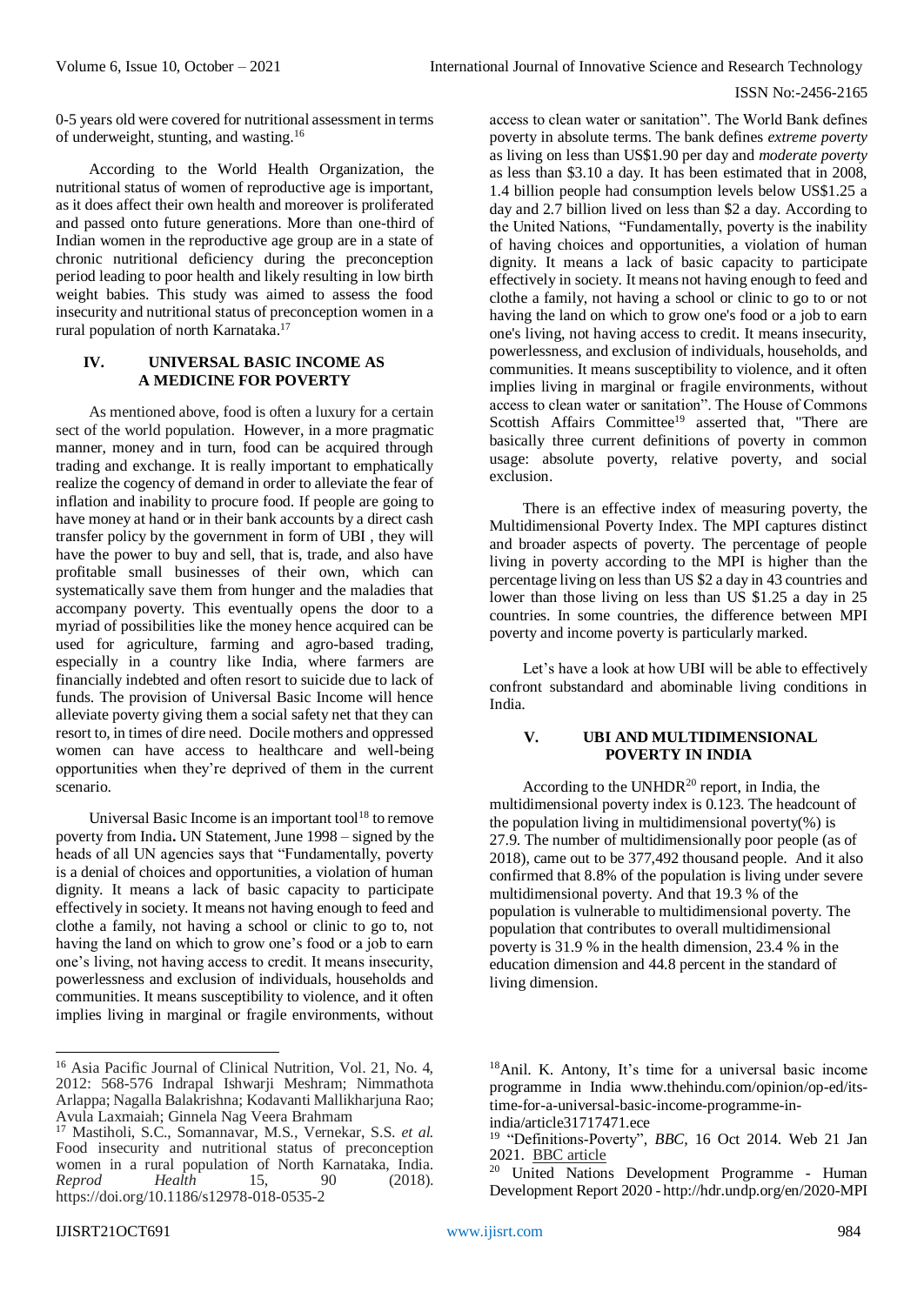The percentage of the population living under the national poverty line is 21.9 and living under the PPP standard that is \$1.9 a day, is 21.2%.

The first dimension of the Multidimensional Poverty Index is nutrition, and the data available in the data bank of the World Bank tells us that India is far from a well nourished economy as a huge number of people, including a startling number of women and children suffer from hunger, undernutrition and premature death due to inadequate food and nourishment. The provision of Universal basic Income would mean an open door for all individuals to have access to better nutrition. One scheme run by the Indian government for tackling the problem is the Mid-Day Meal Scheme, which had a significant number of proponents. A scheme such as the UBI policy would help tackle the problem at hand in a more inclusive manner where women and other persecuted communities can have their right to food. Künnemann (2004), goes as far as saying, "a state without a basic food income programme violates prima facie the human right to food." The ratified policy would further result in lower child mortality rates as access to proper nutrition means stronger immunity and no hunger. \

The next dimension of MPI pertains to education, the years of schooling and school attendance, and UBI is surely going to facilitate the attendance of children, both boys and girls at school. It would facilitate the finances and fees required to attend school and at the same time, would give more freedom of choice to the girls, who are often denied school primarily, due to lack of funds at home, and the massconsideration of girl education as a redundancy. UBI is going to facilitate the funds needed for education of girls and would give them the freedom to educate themselves without being considered a burden at home<sup>21</sup>. The next dimension of the MPI pertains to living standards, which entail in a nested manner - cooking fuel, sanitation, drinking water, electricity, housing and assets. It is more than conspicuous to say that the provision of Universal Basic Income would lead to access to all of these basic amenities for the people vulnerable to poverty. Especially the more vulnerable communities who have to bear the brunt of the absence of these facilities, the women and the members of the persecuted communities, who often pay with their lives. There is ample evidence of instances and practices of unequal distribution within families among multiple nations in Africa and Asia, wherein women, some downtrodden and tyrannized communities are deprived of food and are subjected to inadequate provision of food and unequal share of benefits a family can reap. Hence we need a catalyst that can alleviate the problem by imparting financial help to these vulnerable groups. These disparities can be reduced by introducing social, political and economic changes, and a wide range of evidence corroborates the same.

#### **REFERENCES**

- [1.] Shobana Nelasco and Sunidhi Goyal, 'Global Exclusions and Deprivations: A search for a solution' GTG Publications
- [2.] Akresh R, De Walque D, Kazianga H. 2016. *Evidence from a randomized evaluation of the household welfare impacts of conditional and unconditional cash transfers given to mothers or fathers*. Work. Pap. 7730, World Bank, Washington, DC
- [3.] Alatas V, Banerjee A, Hanna R, Olken B, Tobias J. 2012. Targeting the poor: evidence from a field experiment in Indonesia. *Am. Econ. Rev.* 102:1206–40
- [4.] Alfaro L, Charlton A, Kanczuk F. 2008. *Plant-size distribution and cross-country income differences*. NBER Work. Pap. 14060
- [5.] Angelucci M, De Giorgi G. 2009. Indirect effects of an aid program: How do cash transfers affect ineligibles' consumption? *Am. Econ. Rev.* 99:486–508
- [6.] Baird S, McIntosh C, Özler B. 2011. Cash or condition? Evidence from a cash transfer experiment. *Q. J. Econ.*  126:1709–53
- [7.] Baird S, McIntosh C, Özler B. 2013. The regressive demands of demand-driven development. *J. Public Econ.* 106:27–41
- [8.] Bandiera O, Burgess R, Das N, Gulesci S, Rasul I, Sulaiman M. 2017. Labor markets and poverty in village economies. *Q. J. Econ.* 132:811–70
- [9.] Banerjee A. 2003. Contracting constraints, credit markets, and economic development. In *Advances in Economics and Econometrics: Theory and Applications*, Vol. 3, ed. M Dewatripont, LP Hansen, S Turnovsky, pp. 1–46. Cambridge, UK: Cambridge Univ. Press
- [10.] Banerjee A, Breza E, Duflo E, Kinnan C. 2017a. *Do credit constraints limit entrepreneurship? Heterogeneity in the returns to microfinance*. Unpublished manuscript, Harvard Univ., Cambridge, MA
- [11.] Banerjee A, Duflo E. 2005. Growth theory through the lens of development economics. In *Handbook of Economic Growth*, Vol. 1A, ed. P Aghion, S Durlauf, pp. 473–552. Amsterdam: Elsevier. 1st ed.
- [12.] Banerjee A, Duflo E, Chattopadhyay R, Shapiro J. 2016. *The long term impacts of a "graduation" program: evidence from west Bengal*. Tech. Rep., MIT, Cambridge, MA
- [13.] Banerjee A, Hanna R, Kreindler G, Olken B. 2017b. Debunking the stereotype of the lazy welfare recipient: evidence from cash transfer programs. *World Bank Res. Obs.* 32:155–84
- [14.] Banerjee A, Hanna R, Olken BA, Sumarto S. 2018. *The (lack of) distortionary effects of proxy-means tests: results from a nationwide experiment in Indonesia*. NBER Work. Pap. 25362
- [15.] Banerjee A, Hanna R, Olken B, Sumarto S. 2019. Private outsourcing and competition: subsidized food

<sup>21</sup>The Hindu, *Average dropout rate of girls recorded at 17.3% at secondary level in 2018-19: WCD Ministry,* 

https://www.thehindu.com/news/national/average-dropoutrate-of-girls-recorded-at-173-at-secondary-level-in-2018-19 wcd-ministry/article33761098.ece